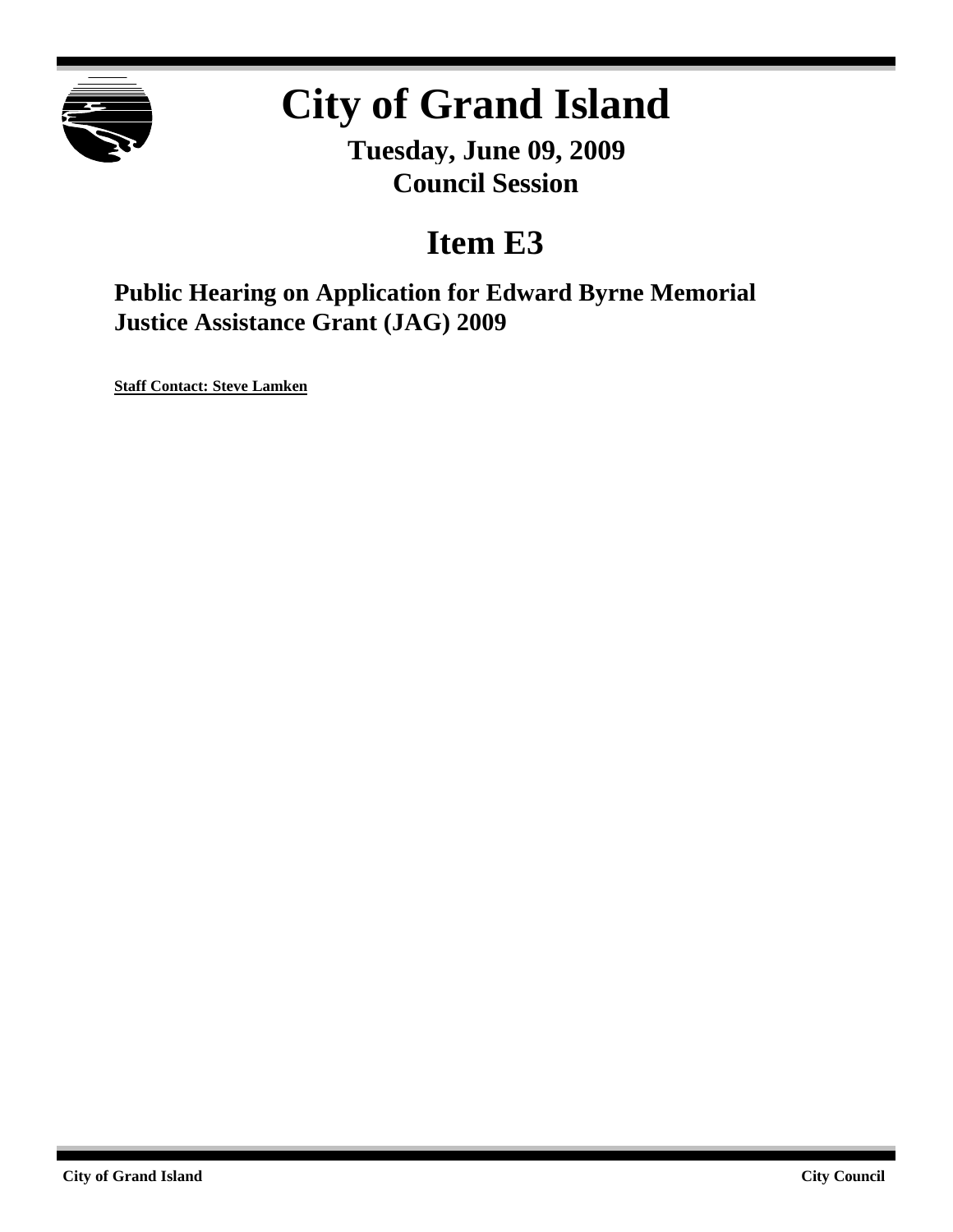# **Council Agenda Memo**

| From:                          | Chief Steven Lamken, Police Department                                 |
|--------------------------------|------------------------------------------------------------------------|
| <b>Meeting:</b>                | June 9, 2009                                                           |
| Subject:                       | Edward Byrne Memorial Justice Assistance Grant (JAG)<br>2009 (Regular) |
| <b>Item <math>\#</math>'s:</b> | $E-3 & G-6$                                                            |
| <b>Presenter(s):</b>           | Steve Lamken, Chief of Police                                          |

# **Background**

The Grand Island Police Department and Hall County Sheriff's Department are eligible to receive Justice Assistance Grant money from the U.S. Department of Justice under the regular JAG offering in 2009. This is separate from the JAG monies awarded under the "Recovery" program. The total award for Grand Island is in the amount of \$26,694 and may be spent over a four year period. The Grand Island Police Department will serve as the fiscal agency on this grant. The Hall County Sheriff's Department will be a disparate agency and will receive twenty five percent of the award totals, \$6,673.50, with the remaining seventy five percent, \$20,020.50 to the City of Grand Island.

# **Discussion**

There is a federal mandate that requires a public hearing regarding the application process and disbursement of the JAG funds.

\$20,020.50 from the grant funds awarded to the Grand Island Police Department is tentatively allocated to purchase police equipment.

\$6.673.50 from the grant funds awarded to the Hall County Sheriff's Department, a named disparate agency, is tentatively allocated to purchase police equipment.

# **Alternatives**

It appears that the Council has the following alternatives concerning the issue at hand. The Council may: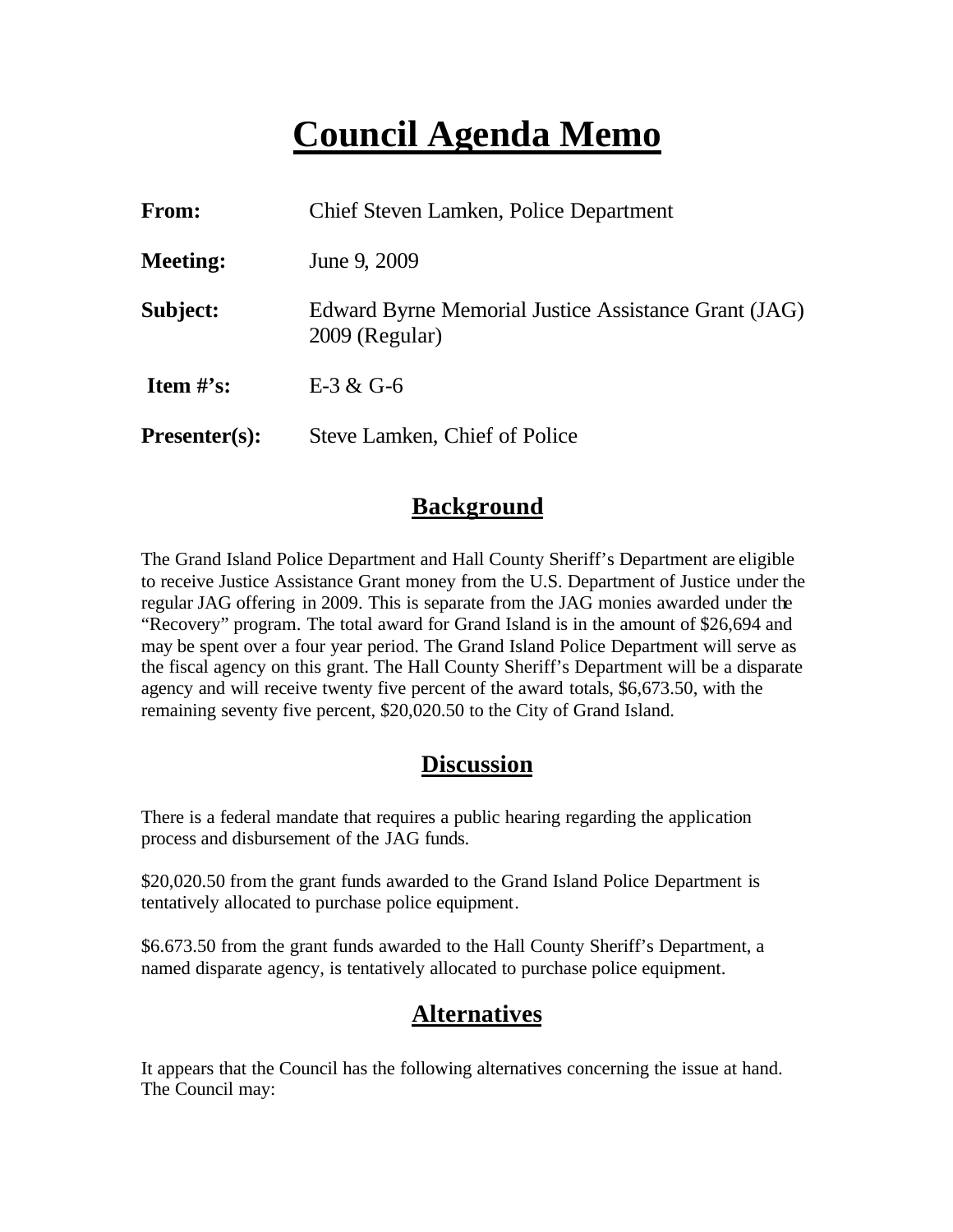- 1. Approve the application and suggested disbursement of JAG funds.
- 2. Reject the application and use of JAG funds
- 3. Send to committee for further discussion.
- 4. Table for more discussion.
- 5. Take no action.

### **Recommendation**

City Administration recommends that the Council approve the application and suggested disbursement as presented.

# **Sample Motion**

Move to approve the application and suggested disbursement of Justice Assistance Grant funding.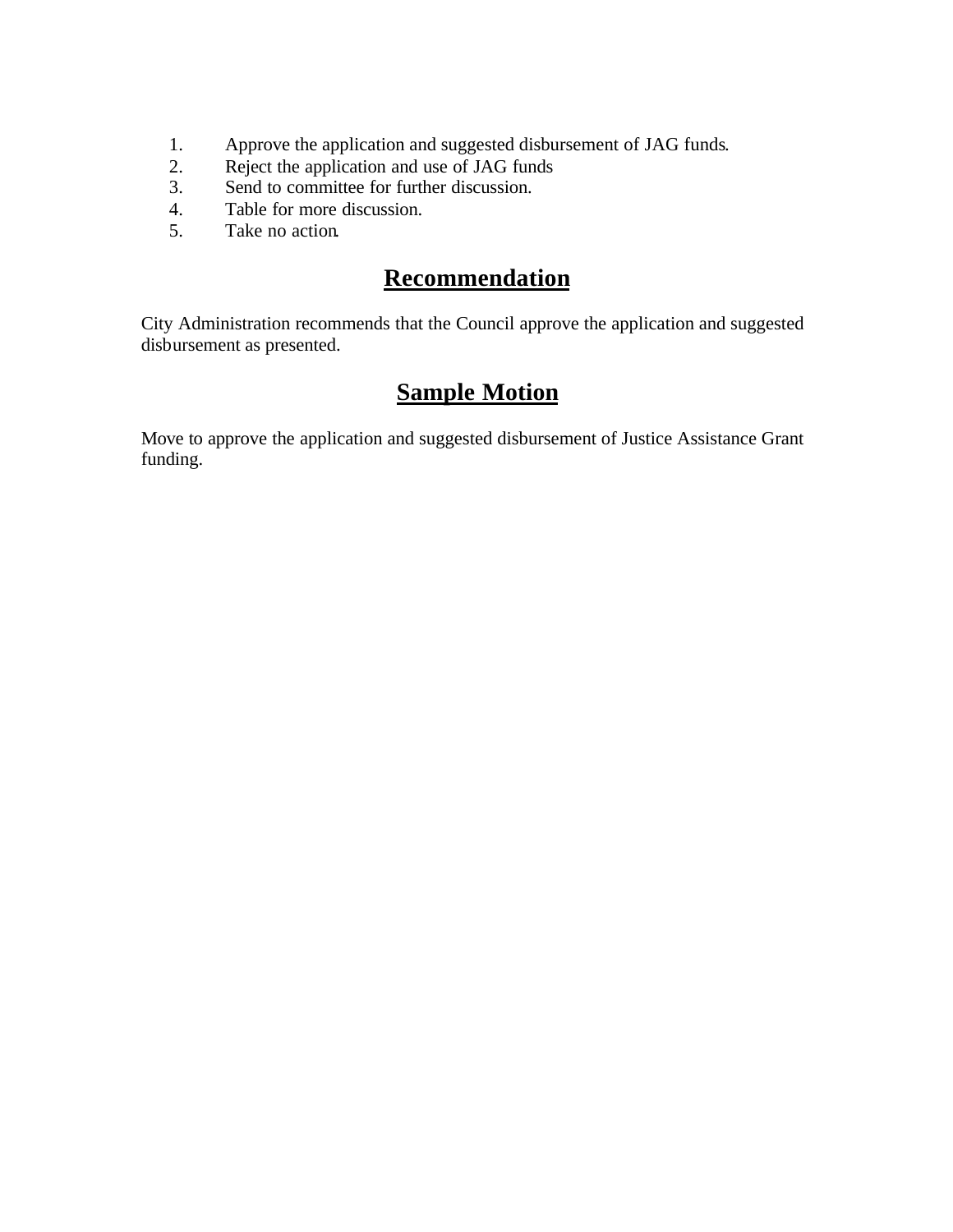#### **Edward Byrne Memorial Justice Assistance Grant Program**

#### **CFDA NUMBER: 16.738**

#### THE STATE OF NEBRASKA

#### COUNTY OF HALL

#### MEMORANDUM OF UNDERSTANDING BETWEEN THE CITY OF GRAND ISLAND, NEBRASKA AND COUNTY OF HALL, NEBRASKA

#### 2009 BYRNE JUSTICE ASSISTANCE GRANT (JAG) PROGRAM AWARD

This agreement is made and entered into this day of June, 2009, by and between The County of Hall, acting by and through its governing body, The Hall County Board of Supervisors, hereinafter referred to as COUNTY, and the CITY of Grand Island, acting by and through its governing body, the City Council, hereinafter referred to as CITY, both of Hall County, State of Nebraska, witnesseth:

**WHEREAS**, the City and County may apply for a direct award from the Justice Assistance Grant Program of \$26,694.00 and the City shall act as fiscal agent for this award and file the joint application on behalf of the City and County: and

**WHEREAS,** each governing body, in performing governmental functions or in paying for the performance of governmental functions hereunder, shall make that performance or those payments from current revenues legally available to that party: and

 **WHEREAS**, each governing body finds that the performance of this agreement is in the best interests of both parties, that the undertaking will benefit the public, and that the division of costs fairly compensates the performing party for the services or functions under this agreement: and

**WHEREAS**, the CITY agrees to provide the COUNTY \$6,673.50 from the \$26,694.00 JAG award: and

**WHERAS**, the CITY and COUNTY believe it to be in their best interests to reallocate the JAG funds.

**NOW THEREFORE, the COUNTY and City agree as follows:**